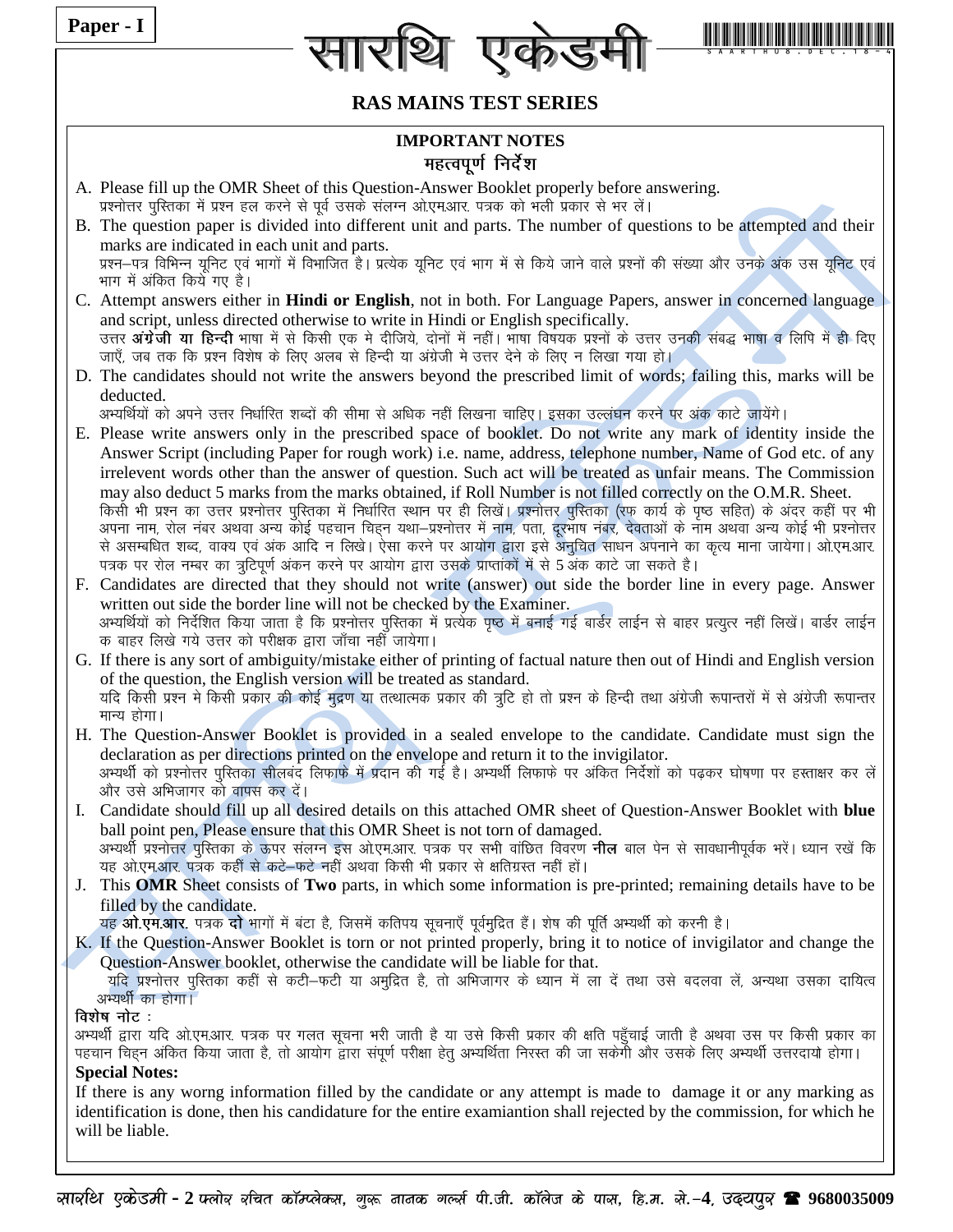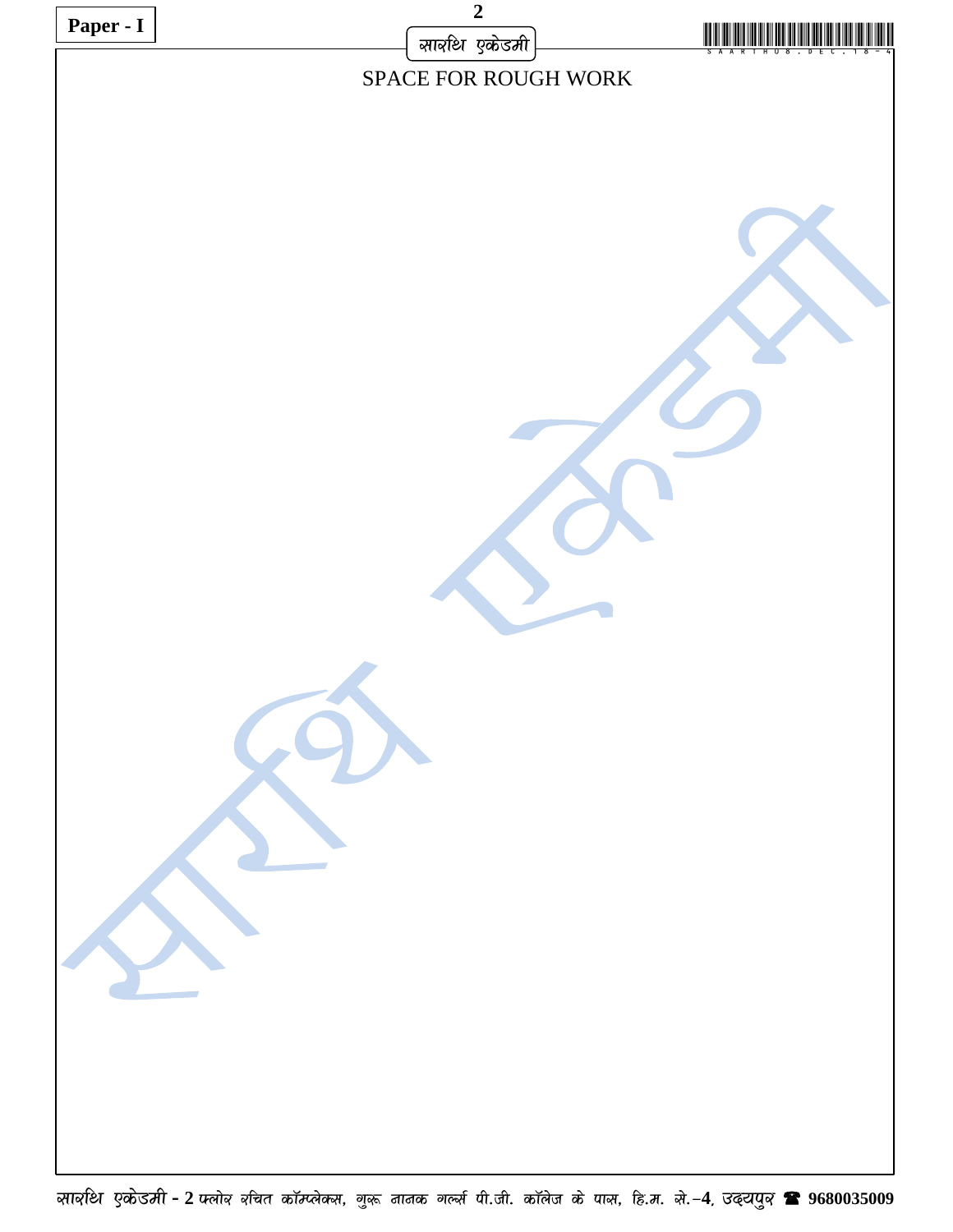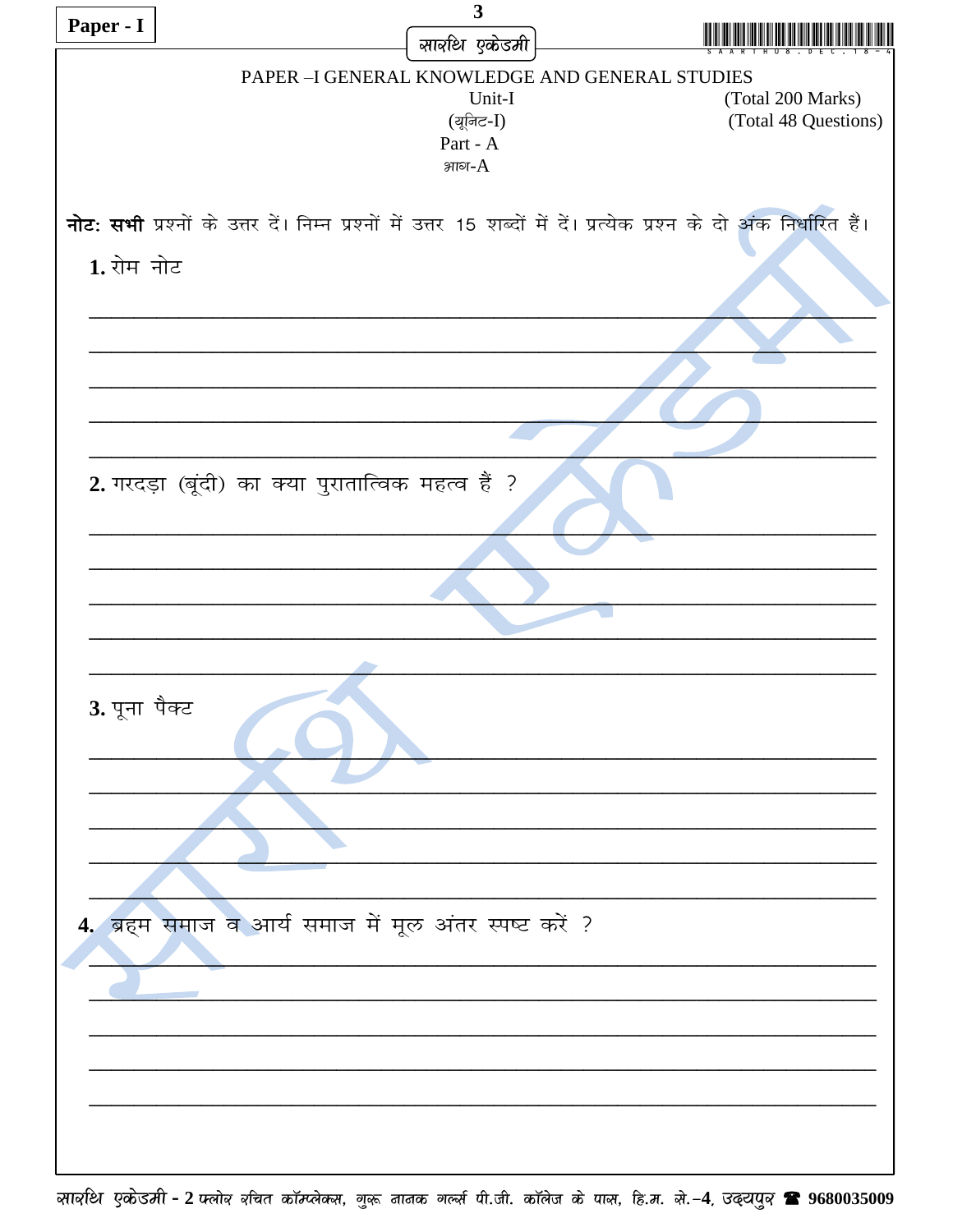| Paper - I | $\overline{\mathbf{4}}$                                                                                             |  |
|-----------|---------------------------------------------------------------------------------------------------------------------|--|
|           | सार्वाथ एकेडमी                                                                                                      |  |
|           | 5. प्रार्थना समाज के प्रमुख सिद्धांत बताइयें ?                                                                      |  |
|           |                                                                                                                     |  |
|           |                                                                                                                     |  |
|           |                                                                                                                     |  |
|           |                                                                                                                     |  |
|           |                                                                                                                     |  |
|           |                                                                                                                     |  |
|           |                                                                                                                     |  |
|           |                                                                                                                     |  |
|           | 6. भारत के एकीकरण में आने वाली प्रमुख बाधाएँ क्या थी ?                                                              |  |
|           |                                                                                                                     |  |
|           |                                                                                                                     |  |
|           |                                                                                                                     |  |
|           |                                                                                                                     |  |
|           |                                                                                                                     |  |
|           |                                                                                                                     |  |
|           |                                                                                                                     |  |
|           | 7. राधाकृष्णन आयोग ?                                                                                                |  |
|           |                                                                                                                     |  |
|           |                                                                                                                     |  |
|           |                                                                                                                     |  |
|           |                                                                                                                     |  |
|           |                                                                                                                     |  |
|           |                                                                                                                     |  |
|           |                                                                                                                     |  |
|           |                                                                                                                     |  |
|           | नोट: सभी प्रश्नों के उत्तर दें। निम्न प्रश्नों में उत्तर 50 शब्दों में दें। प्रत्येक प्रश्न के 5 अंक निर्धारित हैं। |  |
|           |                                                                                                                     |  |
|           | 8. "1946 के अंत तक अंग्रेजो की वापसी सुनिश्चित लगने लगी।'' टिप्पणी कीजिए।                                           |  |
|           |                                                                                                                     |  |
|           |                                                                                                                     |  |
|           |                                                                                                                     |  |
|           |                                                                                                                     |  |
|           |                                                                                                                     |  |
|           |                                                                                                                     |  |
|           |                                                                                                                     |  |
|           |                                                                                                                     |  |
|           |                                                                                                                     |  |
|           |                                                                                                                     |  |
|           |                                                                                                                     |  |
|           |                                                                                                                     |  |
|           |                                                                                                                     |  |
|           | 9. 1857 के विद्राह में राजस्थान के साहित्यकारों व कवियों के योगदान का उल्लेख कीजिए ?                                |  |
|           |                                                                                                                     |  |
|           |                                                                                                                     |  |

सावशि एकोडमी - 2 फ्लोव वर्चित कॉम्प्लेक्स, गुरू नानक गर्ल्स पी.जी. कॉलेज के पास, हि.म. से.-4, उढ्ट्यपुव <sup>•</sup> 9680035009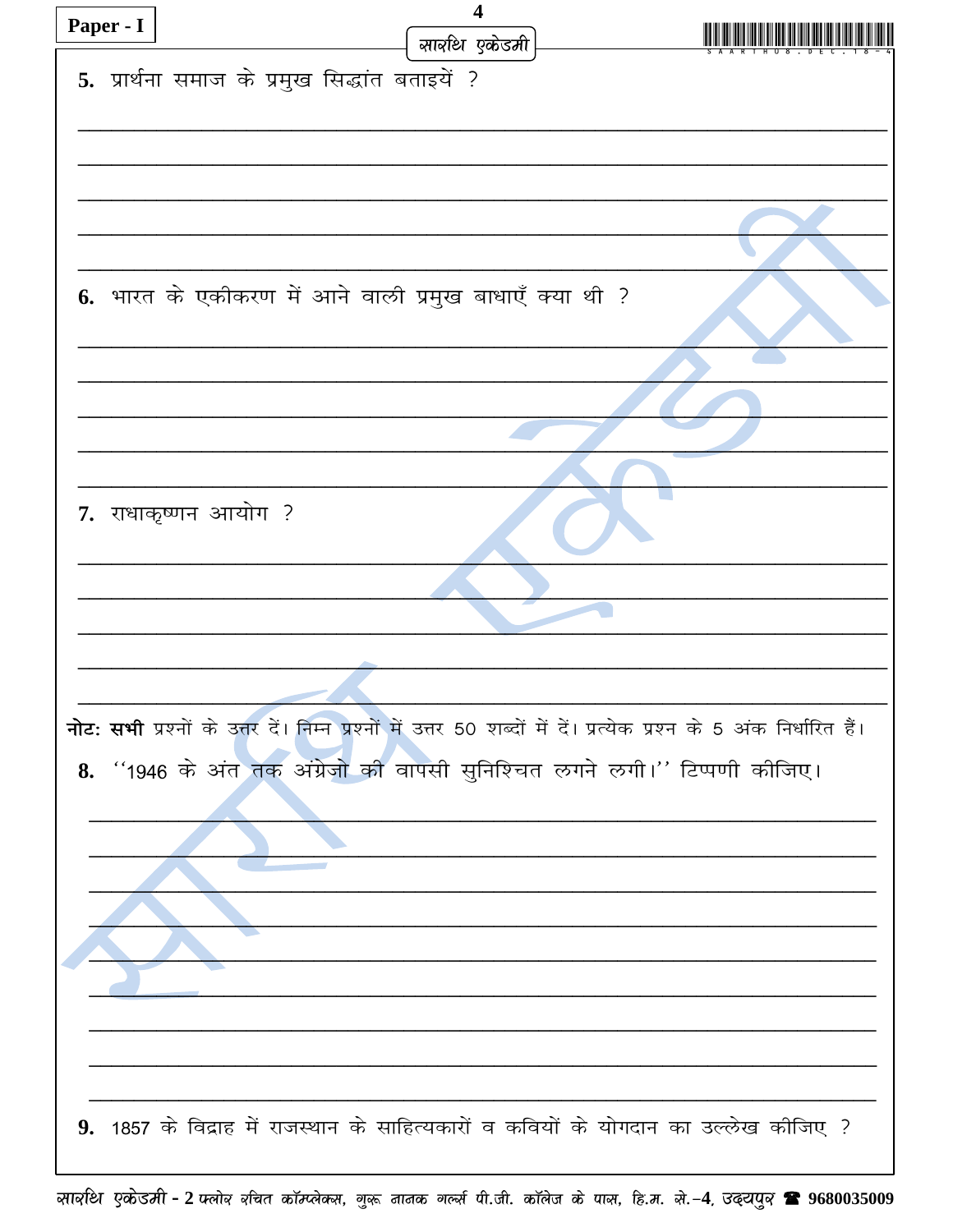| Paper - I | 5                                                                                          |  |
|-----------|--------------------------------------------------------------------------------------------|--|
|           | सावधि एकेडमी                                                                               |  |
|           |                                                                                            |  |
|           |                                                                                            |  |
|           |                                                                                            |  |
|           |                                                                                            |  |
|           |                                                                                            |  |
|           |                                                                                            |  |
|           |                                                                                            |  |
|           |                                                                                            |  |
|           | 10. बटलर समिति पर टिप्पणी कीजिए ?                                                          |  |
|           |                                                                                            |  |
|           |                                                                                            |  |
|           |                                                                                            |  |
|           |                                                                                            |  |
|           |                                                                                            |  |
|           |                                                                                            |  |
|           |                                                                                            |  |
|           |                                                                                            |  |
|           |                                                                                            |  |
|           | 11. भारतीय सामाजिक व धार्मिक सुधार आन्दोलन की सीमाएँ लिखियें ?                             |  |
|           |                                                                                            |  |
|           |                                                                                            |  |
|           |                                                                                            |  |
|           |                                                                                            |  |
|           |                                                                                            |  |
|           |                                                                                            |  |
|           |                                                                                            |  |
|           |                                                                                            |  |
|           |                                                                                            |  |
|           | 12. भारतीय राष्ट्रीय आंदोलन में उग्र विचारधारा युक्त क्रांतिकारियों का योगदान स्पष्ट करें? |  |
|           |                                                                                            |  |
|           |                                                                                            |  |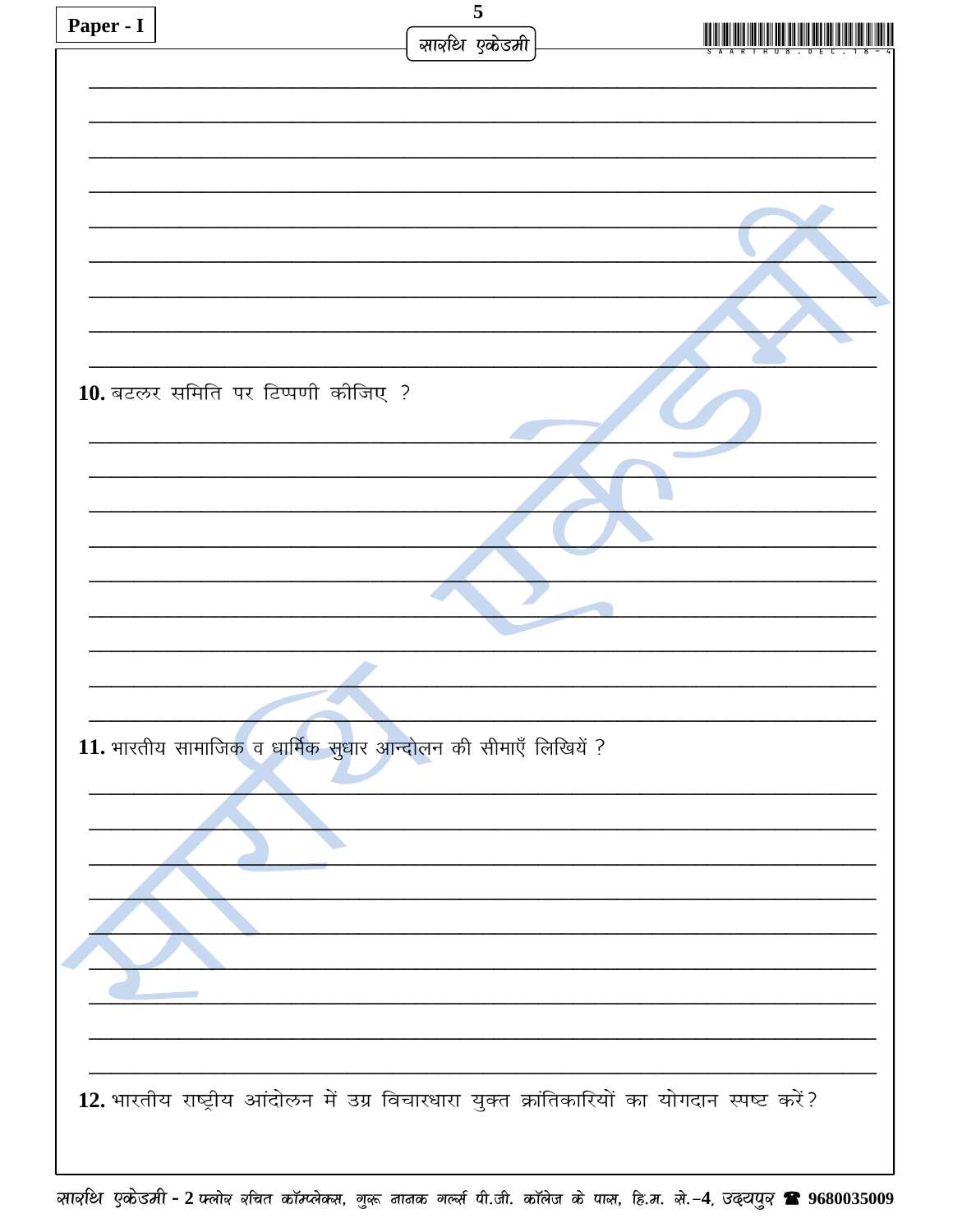| Paper - I |                                                                            | 6            |                                                                                                                       |
|-----------|----------------------------------------------------------------------------|--------------|-----------------------------------------------------------------------------------------------------------------------|
|           |                                                                            | सावधि एकेडमी |                                                                                                                       |
|           |                                                                            |              |                                                                                                                       |
|           |                                                                            |              |                                                                                                                       |
|           |                                                                            |              |                                                                                                                       |
|           |                                                                            |              |                                                                                                                       |
|           |                                                                            |              |                                                                                                                       |
|           |                                                                            |              |                                                                                                                       |
|           |                                                                            |              |                                                                                                                       |
|           |                                                                            |              |                                                                                                                       |
|           |                                                                            |              |                                                                                                                       |
|           |                                                                            |              |                                                                                                                       |
|           |                                                                            |              |                                                                                                                       |
|           |                                                                            |              |                                                                                                                       |
|           |                                                                            |              |                                                                                                                       |
|           |                                                                            |              | 13. "भारत में सम्प्रदायवाद उतना ही पुराना है जितना कि औपनिवेशिक शासन" टिप्पणी कीजिए?                                  |
|           |                                                                            |              |                                                                                                                       |
|           |                                                                            |              |                                                                                                                       |
|           |                                                                            |              |                                                                                                                       |
|           |                                                                            |              |                                                                                                                       |
|           |                                                                            |              |                                                                                                                       |
|           |                                                                            |              |                                                                                                                       |
|           |                                                                            |              |                                                                                                                       |
|           |                                                                            |              |                                                                                                                       |
|           |                                                                            |              |                                                                                                                       |
|           |                                                                            |              |                                                                                                                       |
|           |                                                                            |              |                                                                                                                       |
|           |                                                                            |              |                                                                                                                       |
|           |                                                                            |              |                                                                                                                       |
|           |                                                                            |              | नोट: सभी प्रश्नों के उत्तर दें। निम्न प्रश्नों में उत्तर 100 शब्दों में दें। प्रत्येक प्रश्न के 10 अंक निर्धारित हैं। |
|           |                                                                            |              |                                                                                                                       |
|           | 14. राजस्थान में ब्रिटिश काल में आधुनिक शिक्षा के विकास क्रम को समझाइयें ? |              |                                                                                                                       |
|           |                                                                            |              |                                                                                                                       |
|           |                                                                            |              |                                                                                                                       |
|           |                                                                            |              |                                                                                                                       |
|           |                                                                            |              |                                                                                                                       |
|           |                                                                            |              |                                                                                                                       |
|           |                                                                            |              |                                                                                                                       |
|           |                                                                            |              |                                                                                                                       |
|           |                                                                            |              |                                                                                                                       |
|           |                                                                            |              |                                                                                                                       |
|           |                                                                            |              |                                                                                                                       |
|           |                                                                            |              |                                                                                                                       |
|           |                                                                            |              |                                                                                                                       |
|           |                                                                            |              |                                                                                                                       |
|           |                                                                            |              |                                                                                                                       |
|           |                                                                            |              |                                                                                                                       |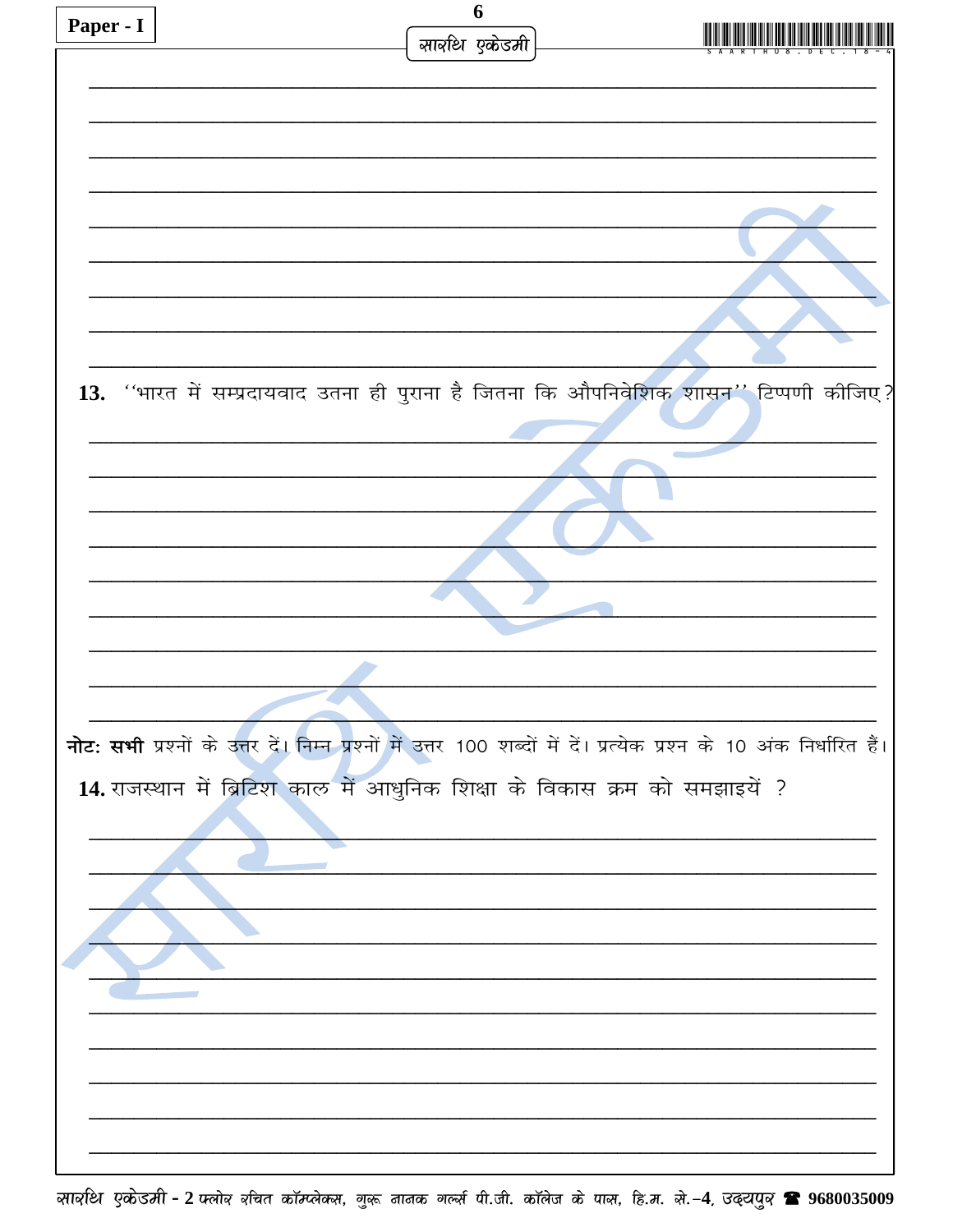| Paper - I | $\overline{7}$<br>सावधि एकेडमी                                         |  |
|-----------|------------------------------------------------------------------------|--|
|           |                                                                        |  |
|           |                                                                        |  |
|           |                                                                        |  |
|           |                                                                        |  |
|           |                                                                        |  |
|           |                                                                        |  |
|           |                                                                        |  |
|           | 15. स्थापत्य के क्षेत्र में महाराणा कुम्भा के योगदान पर प्रकाश डालिए ? |  |
|           |                                                                        |  |
|           |                                                                        |  |
|           |                                                                        |  |
|           |                                                                        |  |
|           |                                                                        |  |
|           |                                                                        |  |
|           |                                                                        |  |
|           |                                                                        |  |
|           |                                                                        |  |
|           |                                                                        |  |
|           |                                                                        |  |
|           |                                                                        |  |
|           |                                                                        |  |
|           |                                                                        |  |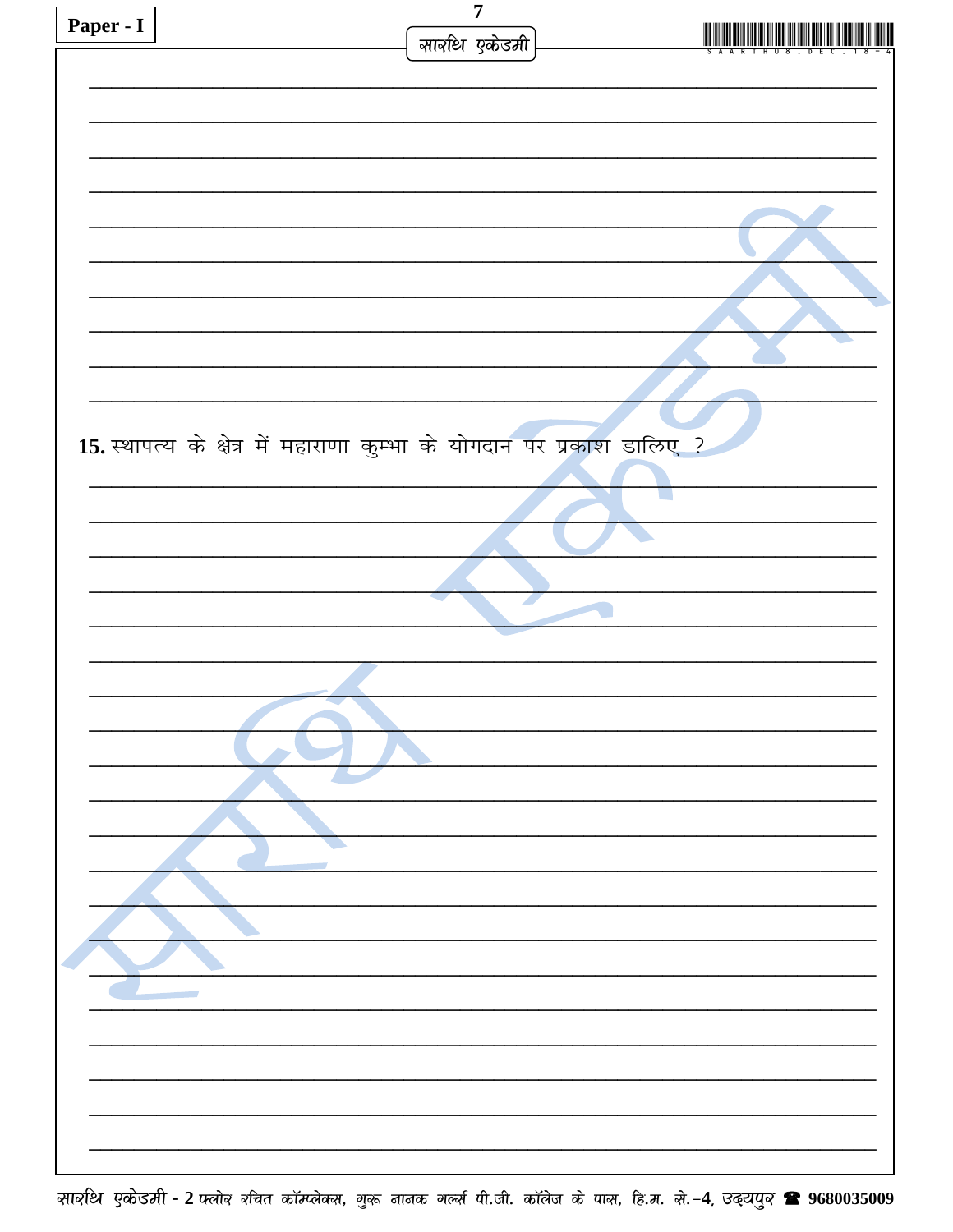| Paper - I | $\bf 8$                                                                        |  |
|-----------|--------------------------------------------------------------------------------|--|
|           | सावधि एकेडमी                                                                   |  |
|           |                                                                                |  |
|           | 16. औद्योगिक क्रांति के प्रभाव का विस्तार से उल्लेख कीजिए ?                    |  |
|           |                                                                                |  |
|           |                                                                                |  |
|           |                                                                                |  |
|           |                                                                                |  |
|           |                                                                                |  |
|           |                                                                                |  |
|           |                                                                                |  |
|           |                                                                                |  |
|           |                                                                                |  |
|           |                                                                                |  |
|           |                                                                                |  |
|           |                                                                                |  |
|           |                                                                                |  |
|           |                                                                                |  |
|           |                                                                                |  |
|           |                                                                                |  |
|           |                                                                                |  |
|           |                                                                                |  |
|           |                                                                                |  |
|           |                                                                                |  |
|           |                                                                                |  |
|           |                                                                                |  |
|           |                                                                                |  |
|           |                                                                                |  |
|           |                                                                                |  |
|           |                                                                                |  |
|           | 17. साइमन कमीशन रिपोर्ट व नेहरू रिपोर्ट के प्रावधानों में मुख्य अंतर क्या था ? |  |
|           |                                                                                |  |
|           |                                                                                |  |
|           |                                                                                |  |
|           |                                                                                |  |
|           |                                                                                |  |
|           |                                                                                |  |
|           |                                                                                |  |
|           |                                                                                |  |
|           |                                                                                |  |
|           |                                                                                |  |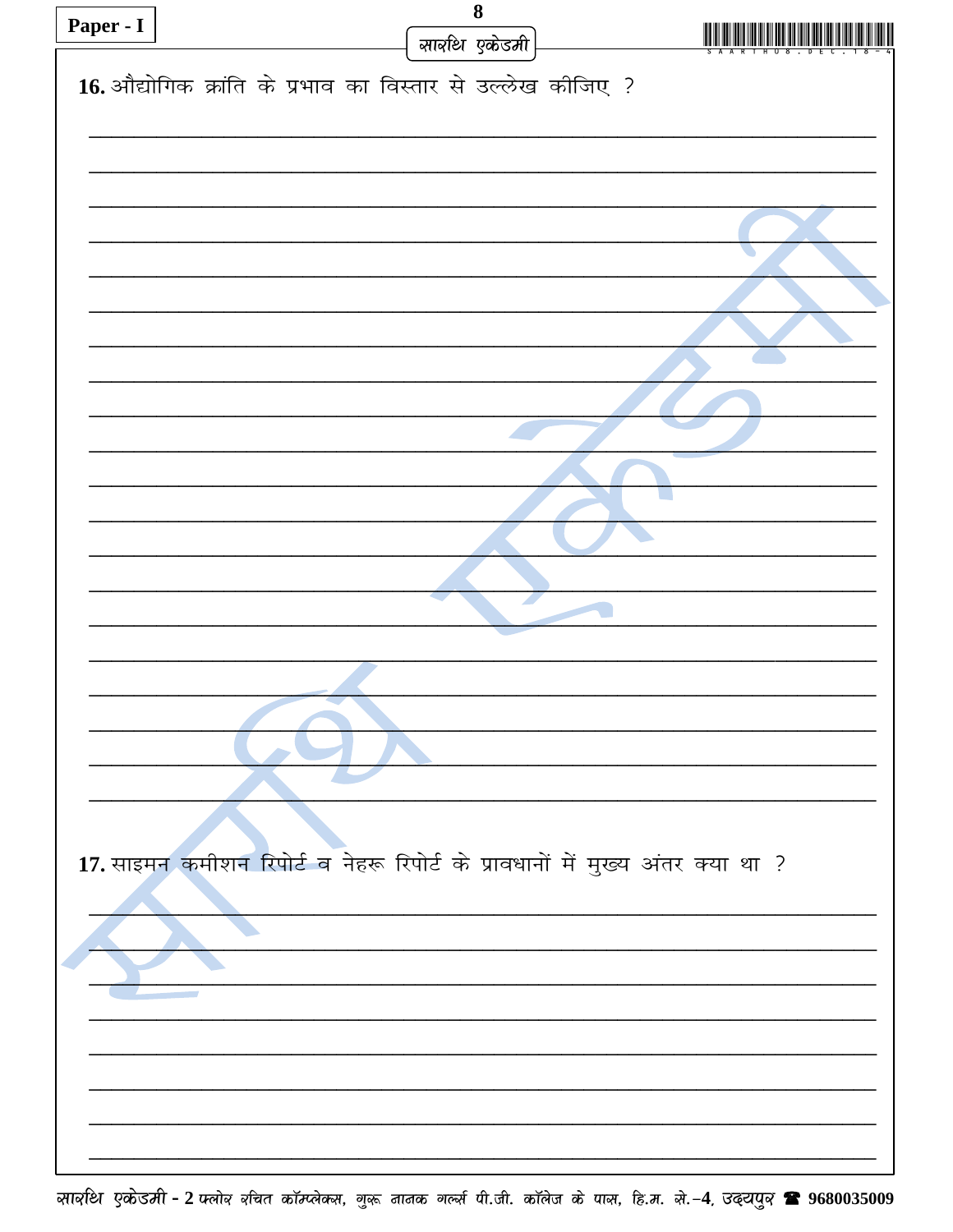| Paper - I | 9                                                                                                                    |  |
|-----------|----------------------------------------------------------------------------------------------------------------------|--|
|           | सारुधि एकेडमी                                                                                                        |  |
|           |                                                                                                                      |  |
|           |                                                                                                                      |  |
|           |                                                                                                                      |  |
|           |                                                                                                                      |  |
|           |                                                                                                                      |  |
|           |                                                                                                                      |  |
|           |                                                                                                                      |  |
|           |                                                                                                                      |  |
|           |                                                                                                                      |  |
|           |                                                                                                                      |  |
|           |                                                                                                                      |  |
|           |                                                                                                                      |  |
|           |                                                                                                                      |  |
|           | UNIT-II                                                                                                              |  |
|           | नोट: सभी प्रश्नों के उत्तर दें। निम्न प्रश्नों में उत्तर 15 शब्दों में दें। प्रत्येक प्रश्न के दो अंक निर्धारित हैं। |  |
|           | 18. स्वरोजगार क्रेडिट कार्ड योजना क्या हैं ?                                                                         |  |
|           |                                                                                                                      |  |
|           |                                                                                                                      |  |
|           |                                                                                                                      |  |
|           |                                                                                                                      |  |
|           |                                                                                                                      |  |
|           |                                                                                                                      |  |
|           |                                                                                                                      |  |
|           | 19. हाल ही में श्रम सुधारों (Labour Reform) से संबंधित क्या प्रयास किये जा रहे हैं ?                                 |  |
|           |                                                                                                                      |  |
|           |                                                                                                                      |  |
|           |                                                                                                                      |  |
|           |                                                                                                                      |  |
|           |                                                                                                                      |  |
|           |                                                                                                                      |  |
|           | 20. 'नभ-निर्माण' किससे संबंधित हैं ?                                                                                 |  |
|           |                                                                                                                      |  |
|           |                                                                                                                      |  |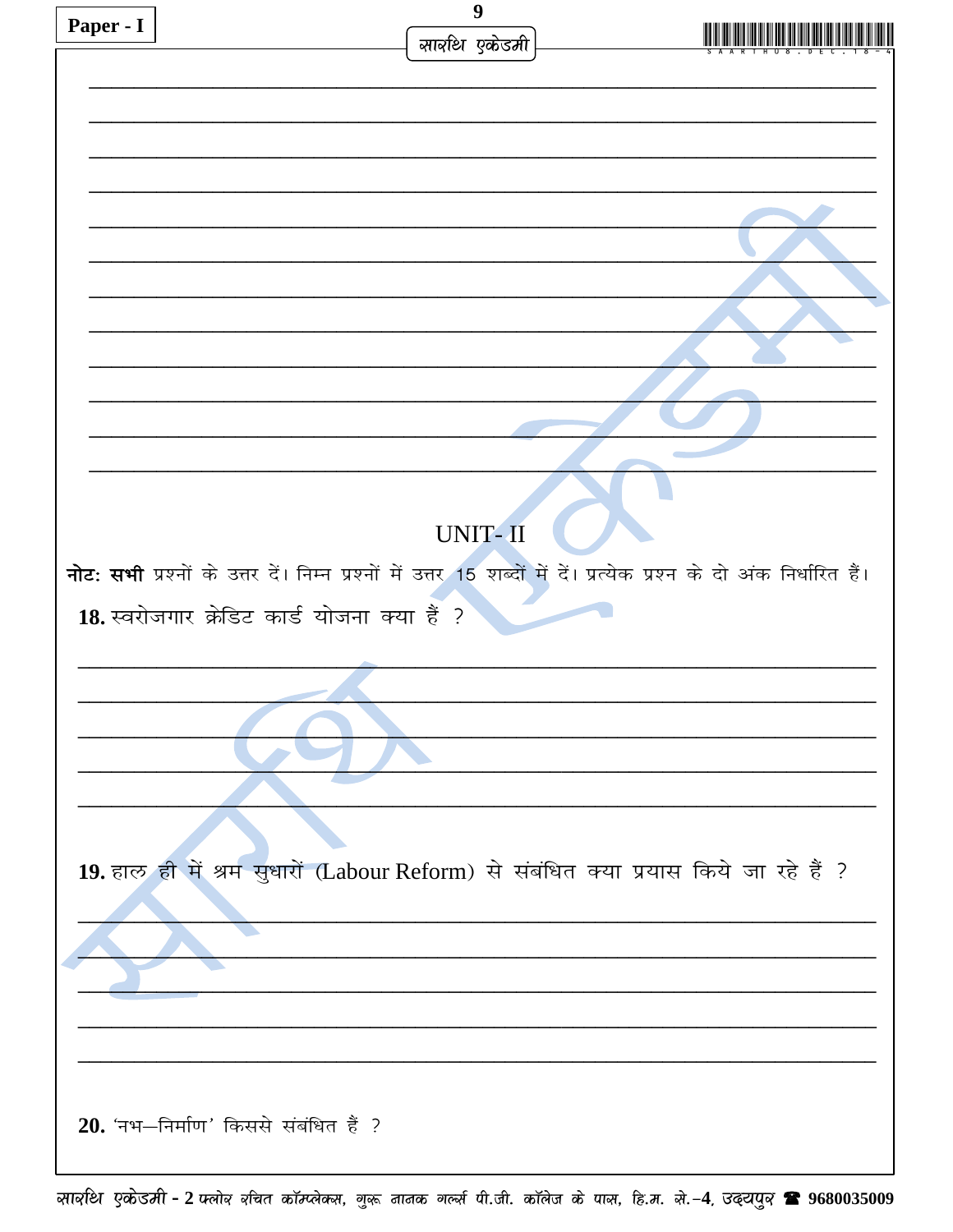| Paper - I | <b>10</b>                                                               |  |
|-----------|-------------------------------------------------------------------------|--|
|           | सार्वाथ एकेडमी                                                          |  |
|           |                                                                         |  |
|           |                                                                         |  |
|           |                                                                         |  |
|           |                                                                         |  |
|           |                                                                         |  |
|           |                                                                         |  |
|           |                                                                         |  |
|           |                                                                         |  |
|           | 21. खुले बाजार की क्रिया (Oper Market Operation) से क्या तात्पर्य हैं ? |  |
|           |                                                                         |  |
|           |                                                                         |  |
|           |                                                                         |  |
|           |                                                                         |  |
|           |                                                                         |  |
|           |                                                                         |  |
|           |                                                                         |  |
|           |                                                                         |  |
|           | 22. जी.एस.टी. के संदर्भ में थ्रेसोल्ड सीमा से क्या आशय हैं ?            |  |
|           |                                                                         |  |
|           |                                                                         |  |
|           |                                                                         |  |
|           |                                                                         |  |
|           |                                                                         |  |
|           |                                                                         |  |
|           |                                                                         |  |
|           |                                                                         |  |
|           | 23. संघर्षात्मक/घर्षणात्मक बेरोजगारी से क्या तात्पर्य हैं ?             |  |
|           |                                                                         |  |
|           |                                                                         |  |
|           |                                                                         |  |
|           |                                                                         |  |
|           |                                                                         |  |
|           |                                                                         |  |
|           |                                                                         |  |
|           |                                                                         |  |
|           |                                                                         |  |
|           | 24. राजस्थान में सहकारिता की स्थिति संक्षेप में स्पष्ट कीजिए ?          |  |
|           |                                                                         |  |
|           |                                                                         |  |
|           |                                                                         |  |
|           |                                                                         |  |
|           |                                                                         |  |
|           |                                                                         |  |
|           |                                                                         |  |
|           |                                                                         |  |
|           | 25. क्रियात्मक घाटा (Operational Defict) किसे कहते हैं ?                |  |
|           |                                                                         |  |
|           |                                                                         |  |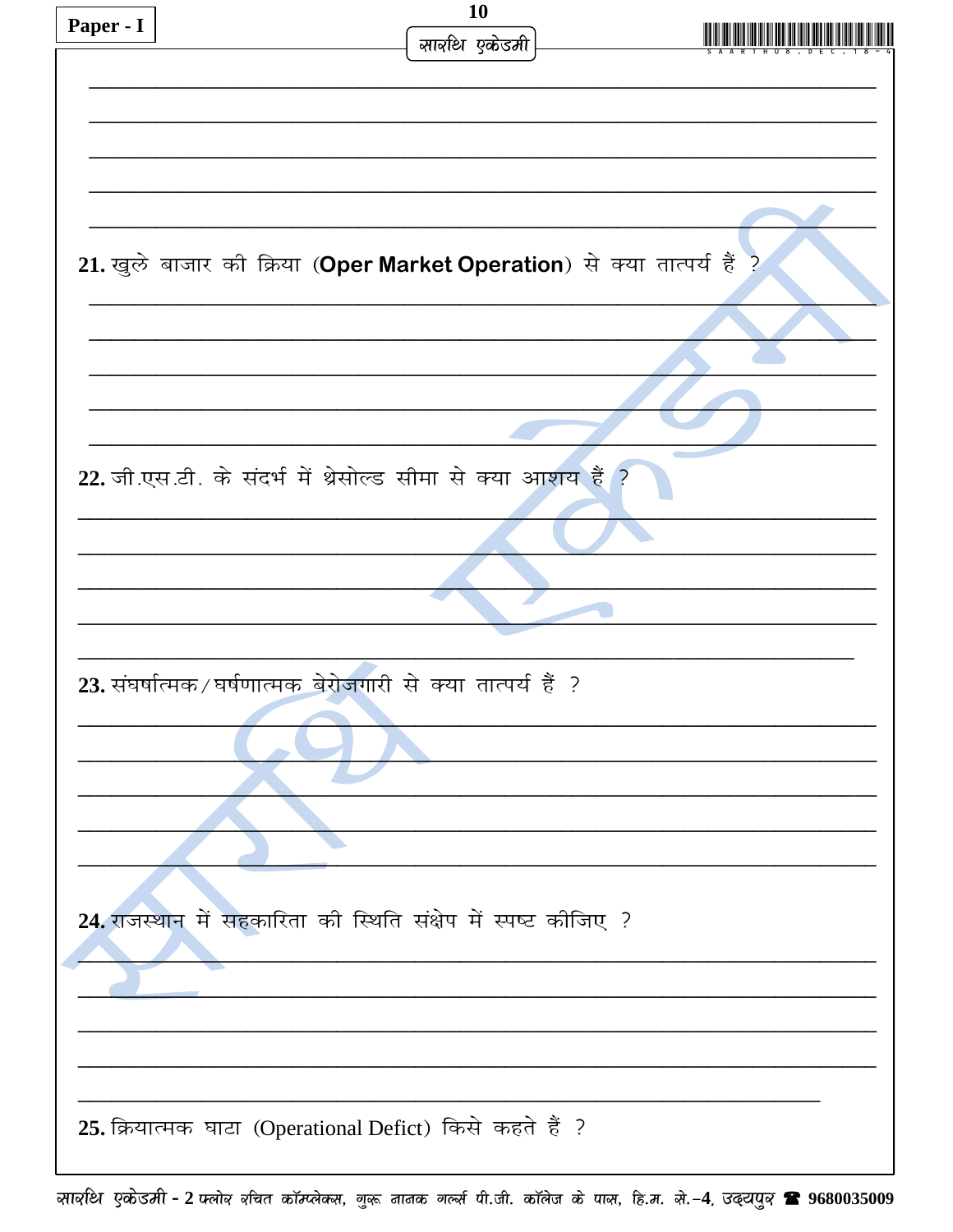|           | 11                                                                                                                  |
|-----------|---------------------------------------------------------------------------------------------------------------------|
| Paper - I | सार्वाथ एकेडमी                                                                                                      |
|           |                                                                                                                     |
|           |                                                                                                                     |
|           |                                                                                                                     |
|           |                                                                                                                     |
|           |                                                                                                                     |
|           |                                                                                                                     |
|           |                                                                                                                     |
|           | नोट: सभी प्रश्नों के उत्तर दें। निम्न प्रश्नों में उत्तर 50 शब्दों में दें। प्रत्येक प्रश्न के 5 अंक निर्धारित हैं। |
|           |                                                                                                                     |
|           | 26. 'साख नियंत्रण के गुणात्मक उपाय मुद्रा एवं तरलता के प्रवाह को अधिक प्रभावशाली                                    |
|           | ढ़ंग से नियंत्रित करते हैं" टिप्पणी कीजिए ?                                                                         |
|           |                                                                                                                     |
|           |                                                                                                                     |
|           |                                                                                                                     |
|           |                                                                                                                     |
|           |                                                                                                                     |
|           |                                                                                                                     |
|           |                                                                                                                     |
|           |                                                                                                                     |
|           |                                                                                                                     |
|           |                                                                                                                     |
|           |                                                                                                                     |
|           |                                                                                                                     |
|           |                                                                                                                     |
|           | 27. अन्तराष्ट्रीय मुद्रा कोष (IMF) के सदस्यों द्वारा इसकी आलोचना किये जाने के क्या कारण                             |
| हैं?      |                                                                                                                     |
|           |                                                                                                                     |
|           |                                                                                                                     |
|           |                                                                                                                     |
|           |                                                                                                                     |
|           |                                                                                                                     |
|           |                                                                                                                     |
|           |                                                                                                                     |
|           |                                                                                                                     |
|           |                                                                                                                     |
|           |                                                                                                                     |
|           |                                                                                                                     |
|           |                                                                                                                     |
|           |                                                                                                                     |
|           |                                                                                                                     |
|           | 28. मुद्रा स्वास्थ्य कार्ड योजना का विवरण दीजिए ?                                                                   |
|           |                                                                                                                     |
|           |                                                                                                                     |
|           |                                                                                                                     |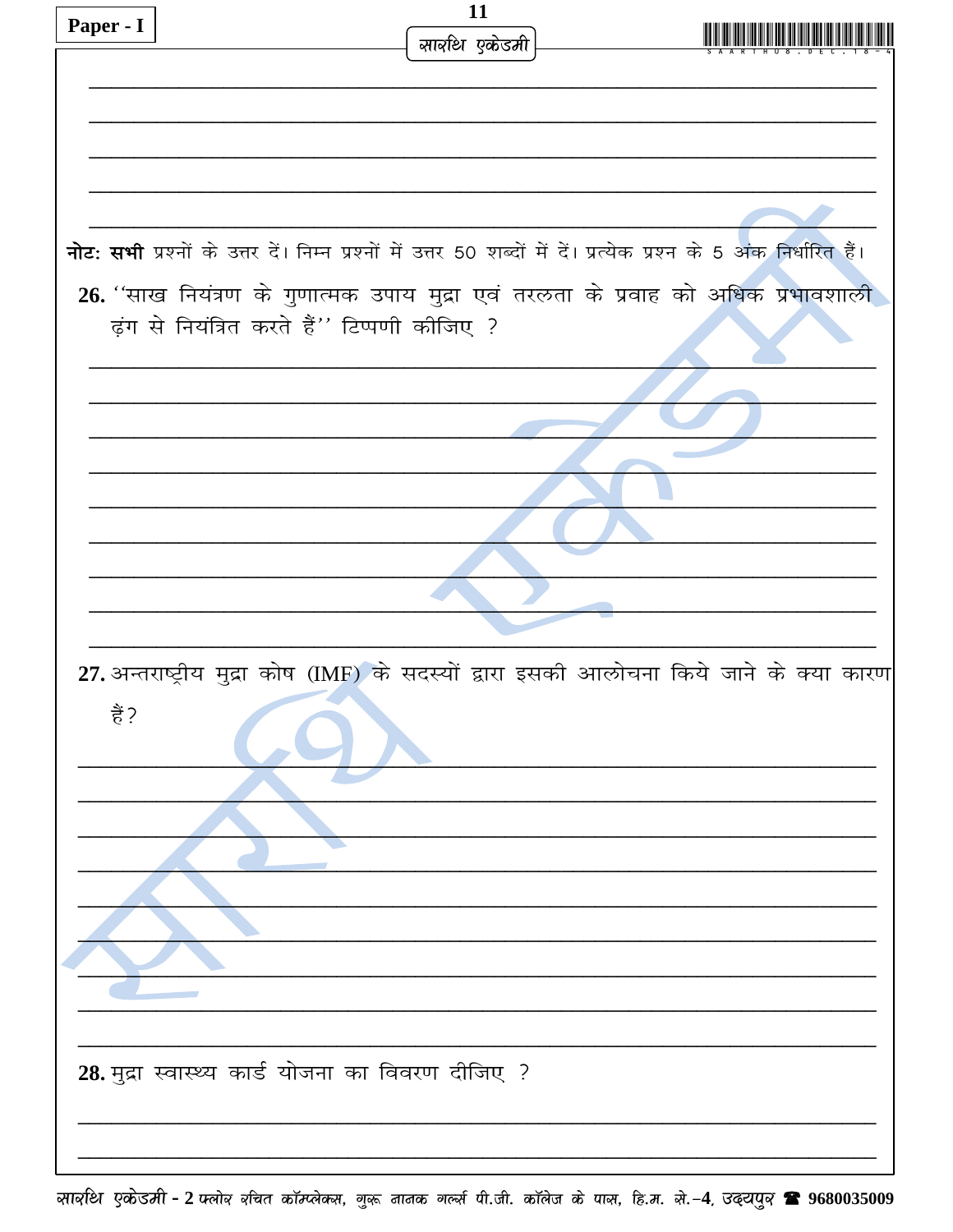| Paper - I |                                                                                                                       | 12             |  |
|-----------|-----------------------------------------------------------------------------------------------------------------------|----------------|--|
|           |                                                                                                                       | सार्वाथ एकेडमी |  |
|           |                                                                                                                       |                |  |
|           |                                                                                                                       |                |  |
|           |                                                                                                                       |                |  |
|           |                                                                                                                       |                |  |
|           |                                                                                                                       |                |  |
|           |                                                                                                                       |                |  |
|           |                                                                                                                       |                |  |
|           |                                                                                                                       |                |  |
|           |                                                                                                                       |                |  |
|           |                                                                                                                       |                |  |
|           | नोट: सभी प्रश्नों के उत्तर दें। निम्न प्रश्नों में उत्तर 100 शब्दों में दें। प्रत्येक प्रश्न के 10 अंक निर्धारित हैं। |                |  |
|           | 29. आधार प्रभाव से क्या तात्पर्य हैं ? वर्तमान में आधार परिवर्तन के कारण विकास दर के                                  |                |  |
|           |                                                                                                                       |                |  |
|           | आकड़े के संबंध में क्या विवाद हैं ?                                                                                   |                |  |
|           |                                                                                                                       |                |  |
|           |                                                                                                                       |                |  |
|           |                                                                                                                       |                |  |
|           |                                                                                                                       |                |  |
|           |                                                                                                                       |                |  |
|           |                                                                                                                       |                |  |
|           |                                                                                                                       |                |  |
|           |                                                                                                                       |                |  |
|           |                                                                                                                       |                |  |
|           |                                                                                                                       |                |  |
|           |                                                                                                                       |                |  |
|           |                                                                                                                       |                |  |
|           |                                                                                                                       |                |  |
|           |                                                                                                                       |                |  |
|           |                                                                                                                       |                |  |
|           |                                                                                                                       |                |  |
|           |                                                                                                                       |                |  |
|           |                                                                                                                       |                |  |
|           |                                                                                                                       |                |  |
|           |                                                                                                                       |                |  |
|           |                                                                                                                       |                |  |
|           |                                                                                                                       |                |  |
|           |                                                                                                                       |                |  |
|           |                                                                                                                       |                |  |
|           |                                                                                                                       |                |  |
|           |                                                                                                                       |                |  |
|           |                                                                                                                       |                |  |
|           |                                                                                                                       |                |  |
|           |                                                                                                                       |                |  |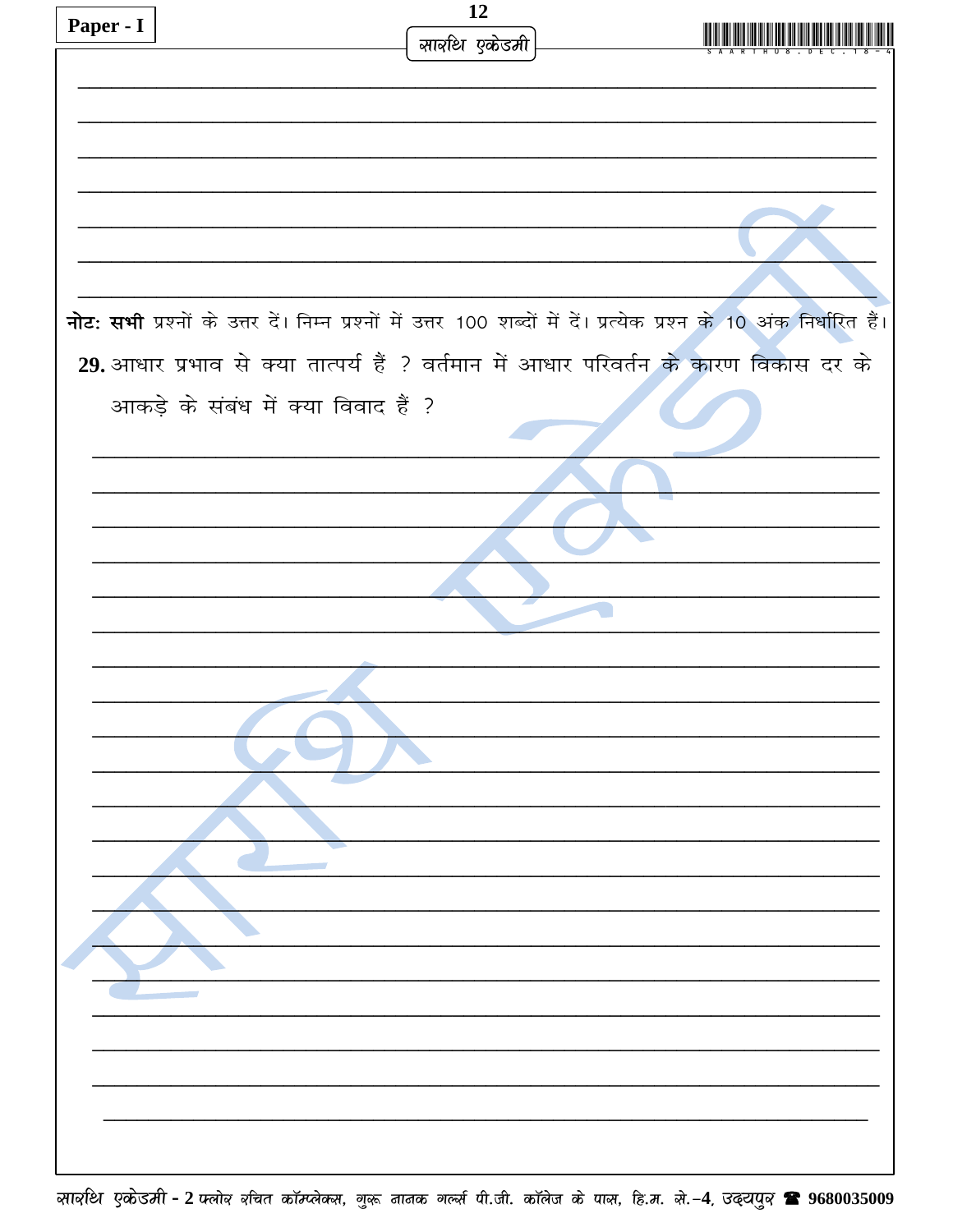| Paper - I |                                                                |  |  | 13           |  |                                                                                                 |  |  |
|-----------|----------------------------------------------------------------|--|--|--------------|--|-------------------------------------------------------------------------------------------------|--|--|
|           |                                                                |  |  | सावधि एकेडमी |  |                                                                                                 |  |  |
|           | 30. "भारत एवं विश्व बैंक समूह" अन्तर्संबन्धो का उल्लेख कीजिए ? |  |  |              |  |                                                                                                 |  |  |
|           |                                                                |  |  |              |  |                                                                                                 |  |  |
|           |                                                                |  |  |              |  |                                                                                                 |  |  |
|           |                                                                |  |  |              |  |                                                                                                 |  |  |
|           |                                                                |  |  |              |  |                                                                                                 |  |  |
|           |                                                                |  |  |              |  |                                                                                                 |  |  |
|           |                                                                |  |  |              |  |                                                                                                 |  |  |
|           |                                                                |  |  |              |  |                                                                                                 |  |  |
|           |                                                                |  |  |              |  |                                                                                                 |  |  |
|           |                                                                |  |  |              |  |                                                                                                 |  |  |
|           |                                                                |  |  |              |  |                                                                                                 |  |  |
|           |                                                                |  |  |              |  |                                                                                                 |  |  |
|           |                                                                |  |  |              |  |                                                                                                 |  |  |
|           |                                                                |  |  |              |  |                                                                                                 |  |  |
|           |                                                                |  |  |              |  |                                                                                                 |  |  |
|           |                                                                |  |  |              |  |                                                                                                 |  |  |
|           |                                                                |  |  |              |  |                                                                                                 |  |  |
|           |                                                                |  |  |              |  |                                                                                                 |  |  |
|           |                                                                |  |  |              |  |                                                                                                 |  |  |
|           |                                                                |  |  |              |  |                                                                                                 |  |  |
|           |                                                                |  |  |              |  |                                                                                                 |  |  |
|           |                                                                |  |  |              |  |                                                                                                 |  |  |
|           |                                                                |  |  |              |  | 31. मुद्रा की पूर्ण परिवर्तनीयता का क्या अर्थ हैं ? भारत में पूंजी खाते के संदर्भ में मुद्रा को |  |  |
|           | पूर्ण परिवर्तनीय न बनाने के क्य कारण हैं ?                     |  |  |              |  |                                                                                                 |  |  |
|           |                                                                |  |  |              |  |                                                                                                 |  |  |
|           |                                                                |  |  |              |  |                                                                                                 |  |  |
|           |                                                                |  |  |              |  |                                                                                                 |  |  |
|           |                                                                |  |  |              |  |                                                                                                 |  |  |
|           |                                                                |  |  |              |  |                                                                                                 |  |  |
|           |                                                                |  |  |              |  |                                                                                                 |  |  |
|           |                                                                |  |  |              |  |                                                                                                 |  |  |
|           |                                                                |  |  |              |  |                                                                                                 |  |  |
|           |                                                                |  |  |              |  |                                                                                                 |  |  |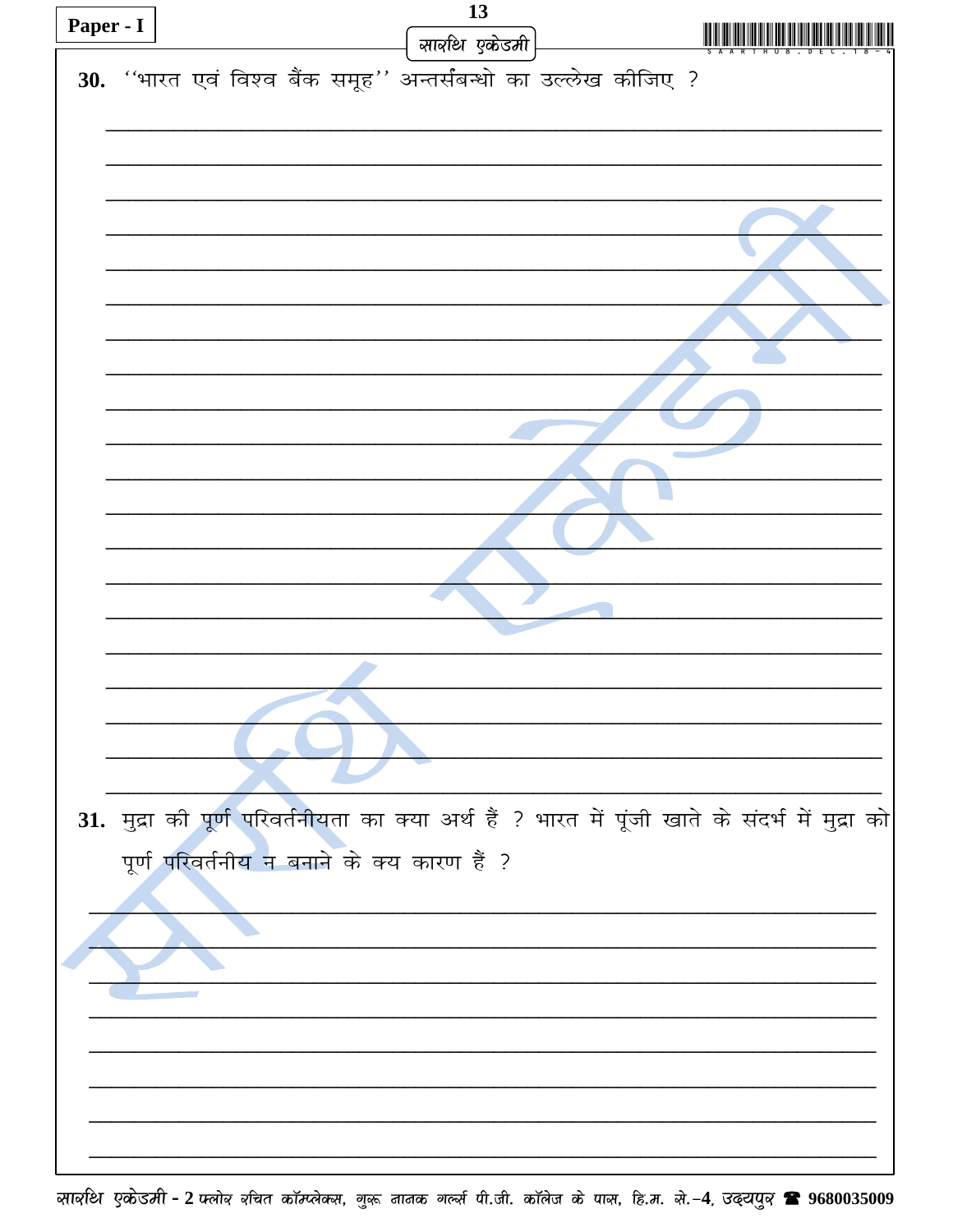|           |                                                                             | 14              |                                                                                                                      |
|-----------|-----------------------------------------------------------------------------|-----------------|----------------------------------------------------------------------------------------------------------------------|
| Paper - I |                                                                             | सार्वाथ एकेडमी  |                                                                                                                      |
|           |                                                                             |                 |                                                                                                                      |
|           |                                                                             |                 |                                                                                                                      |
|           |                                                                             |                 |                                                                                                                      |
|           |                                                                             |                 |                                                                                                                      |
|           |                                                                             |                 |                                                                                                                      |
|           |                                                                             |                 |                                                                                                                      |
|           |                                                                             |                 |                                                                                                                      |
|           |                                                                             |                 |                                                                                                                      |
|           |                                                                             |                 |                                                                                                                      |
|           |                                                                             |                 |                                                                                                                      |
|           |                                                                             |                 |                                                                                                                      |
|           |                                                                             |                 |                                                                                                                      |
|           |                                                                             |                 |                                                                                                                      |
|           |                                                                             |                 |                                                                                                                      |
|           |                                                                             |                 |                                                                                                                      |
|           |                                                                             |                 |                                                                                                                      |
|           |                                                                             |                 |                                                                                                                      |
|           |                                                                             | <b>UNIT-III</b> |                                                                                                                      |
|           |                                                                             |                 |                                                                                                                      |
|           |                                                                             |                 | नोट: सभी प्रश्नों के उत्तर दें। निम्न प्रश्नों में उत्तर 15 शब्दों में दें। प्रत्येक प्रश्न के दो अंक निर्धारित हैं। |
|           |                                                                             |                 |                                                                                                                      |
|           | 32. विनियामक लेखा परीक्षा (Regulatory audit) से क्या तात्पर्य हैं ?         |                 |                                                                                                                      |
|           |                                                                             |                 |                                                                                                                      |
|           |                                                                             |                 |                                                                                                                      |
|           |                                                                             |                 |                                                                                                                      |
|           |                                                                             |                 |                                                                                                                      |
|           |                                                                             |                 |                                                                                                                      |
|           |                                                                             |                 |                                                                                                                      |
|           |                                                                             |                 |                                                                                                                      |
|           |                                                                             |                 |                                                                                                                      |
|           |                                                                             |                 |                                                                                                                      |
|           |                                                                             |                 |                                                                                                                      |
|           |                                                                             |                 |                                                                                                                      |
|           |                                                                             |                 |                                                                                                                      |
|           |                                                                             |                 |                                                                                                                      |
|           |                                                                             |                 |                                                                                                                      |
|           |                                                                             |                 |                                                                                                                      |
|           |                                                                             |                 |                                                                                                                      |
|           |                                                                             |                 |                                                                                                                      |
|           |                                                                             |                 |                                                                                                                      |
|           | 33. समाज को परिभाषित कीजिए ?<br>34. लेखांकन (Accounting) का महत्व बताइयें ? |                 |                                                                                                                      |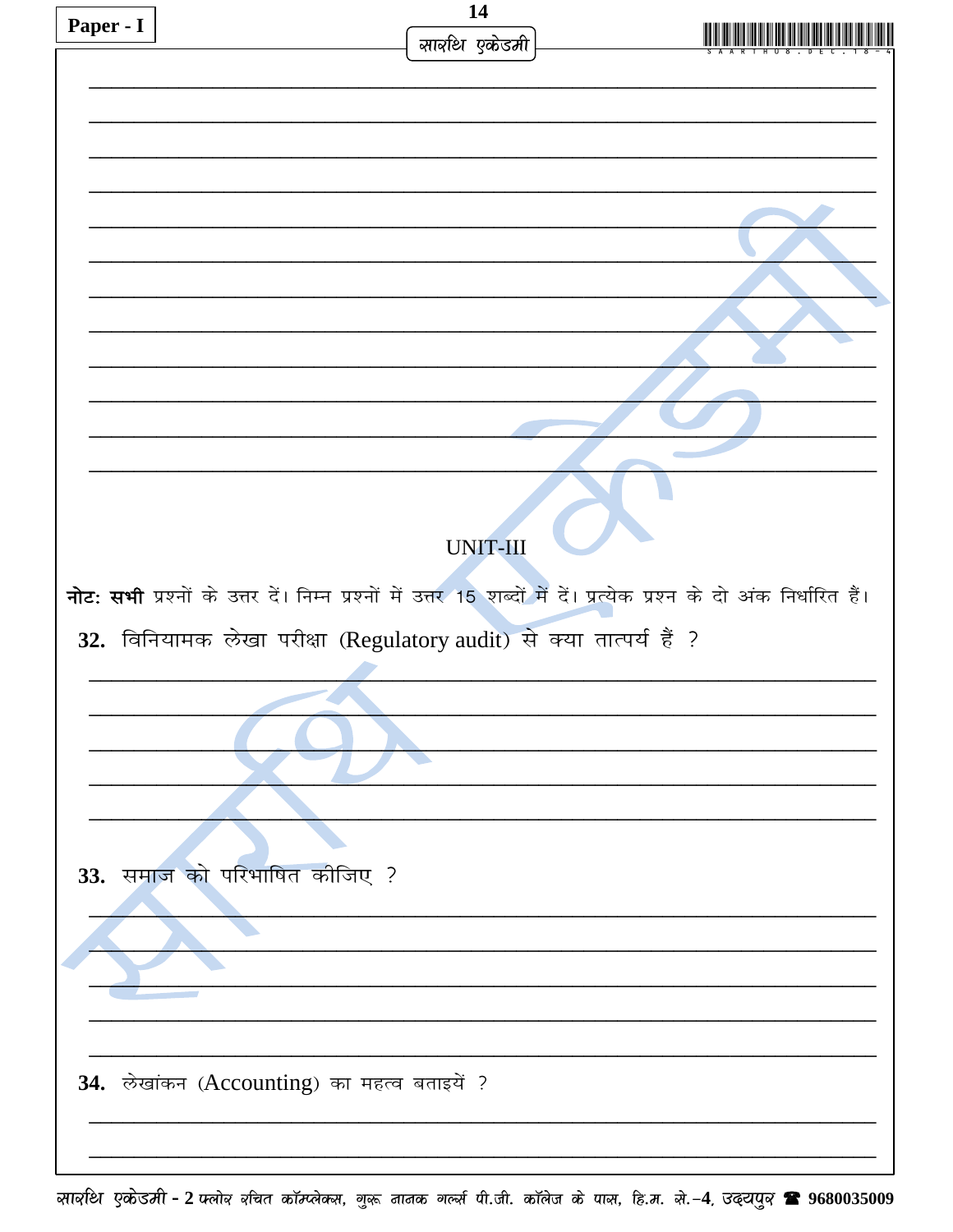| Paper - I |                                                                                  | 15             |  |
|-----------|----------------------------------------------------------------------------------|----------------|--|
|           |                                                                                  | सार्वाथ एकेडमी |  |
|           |                                                                                  |                |  |
|           |                                                                                  |                |  |
|           |                                                                                  |                |  |
|           |                                                                                  |                |  |
|           | 35. संचार की बाधाओं के संदर्भ में फिल्टरिंग क्या हैं ?                           |                |  |
|           |                                                                                  |                |  |
|           |                                                                                  |                |  |
|           |                                                                                  |                |  |
|           |                                                                                  |                |  |
|           |                                                                                  |                |  |
|           |                                                                                  |                |  |
|           | 36. मीणा जनजाति के द्वारा पूज्य किन्हीं दो देवियों का वर्णन कीजिए ?              |                |  |
|           |                                                                                  |                |  |
|           |                                                                                  |                |  |
|           |                                                                                  |                |  |
|           |                                                                                  |                |  |
|           |                                                                                  |                |  |
|           |                                                                                  |                |  |
|           | 37. धर्म निरपेक्षता से संबंधित भारतीय संवैधानिक संदर्भ का उल्लेख करें ?          |                |  |
|           |                                                                                  |                |  |
|           |                                                                                  |                |  |
|           |                                                                                  |                |  |
|           |                                                                                  |                |  |
|           |                                                                                  |                |  |
|           |                                                                                  |                |  |
|           | 38. सामाजिक मूल्यों की दो विशेषताएँ लिखिए?                                       |                |  |
|           |                                                                                  |                |  |
|           |                                                                                  |                |  |
|           |                                                                                  |                |  |
|           |                                                                                  |                |  |
|           |                                                                                  |                |  |
|           |                                                                                  |                |  |
|           | 39. लक्ष्य सिद्धांत (Path Goal Theory) के अनुसार नेतृत्व की शैलियों की उपयुक्तता |                |  |
|           | का एक-एक उदाहरण दीजिए ?                                                          |                |  |
|           |                                                                                  |                |  |
|           |                                                                                  |                |  |
|           |                                                                                  |                |  |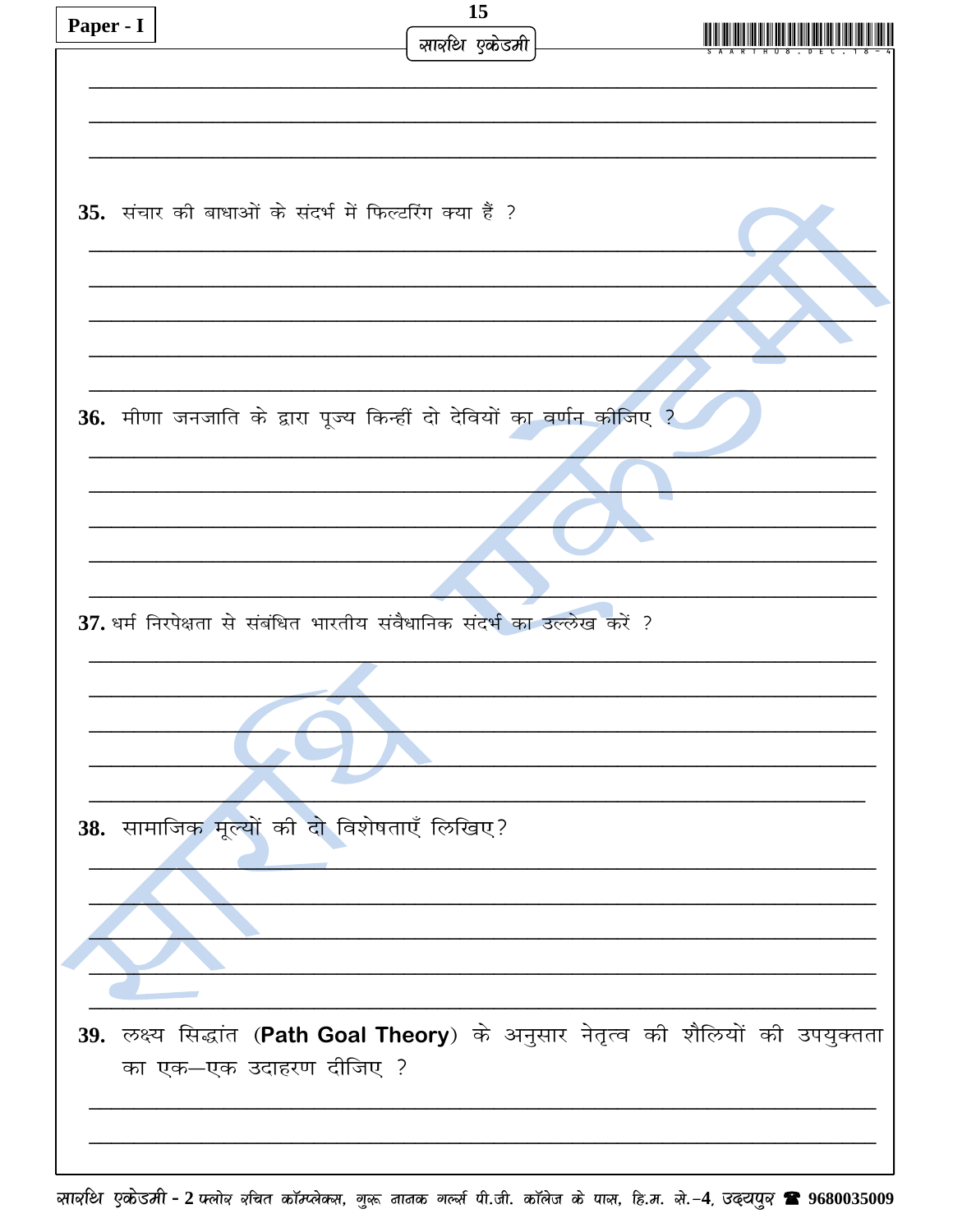| Paper - I                                           | 16                                                                                                                  |  |  |  |
|-----------------------------------------------------|---------------------------------------------------------------------------------------------------------------------|--|--|--|
|                                                     | सार्वाथ एकेडमी                                                                                                      |  |  |  |
|                                                     |                                                                                                                     |  |  |  |
|                                                     |                                                                                                                     |  |  |  |
|                                                     |                                                                                                                     |  |  |  |
|                                                     | 40. कन्सेन्सस मेपिंग (Concensus Mapping) की प्रक्रिया संक्षेप में समझाइयें ?                                        |  |  |  |
|                                                     |                                                                                                                     |  |  |  |
|                                                     |                                                                                                                     |  |  |  |
|                                                     |                                                                                                                     |  |  |  |
|                                                     |                                                                                                                     |  |  |  |
|                                                     |                                                                                                                     |  |  |  |
| 41. परिणाम (Outcome) बजट की प्रमुख विशेषताएँ लिखिए? |                                                                                                                     |  |  |  |
|                                                     |                                                                                                                     |  |  |  |
|                                                     |                                                                                                                     |  |  |  |
|                                                     |                                                                                                                     |  |  |  |
|                                                     |                                                                                                                     |  |  |  |
|                                                     |                                                                                                                     |  |  |  |
|                                                     | नोट: सभी प्रश्नों के उत्तर दें। निम्न प्रश्नों में उत्तर 50 शब्दों में दें। प्रत्येक प्रश्न के 5 अंक निर्धारित हैं। |  |  |  |
|                                                     | 42. लघुकालिक वित्त के स्त्रोतों का संक्षेप में वर्णन कीजिए ?                                                        |  |  |  |
|                                                     |                                                                                                                     |  |  |  |
|                                                     |                                                                                                                     |  |  |  |
|                                                     |                                                                                                                     |  |  |  |
|                                                     |                                                                                                                     |  |  |  |
|                                                     |                                                                                                                     |  |  |  |
|                                                     |                                                                                                                     |  |  |  |
|                                                     |                                                                                                                     |  |  |  |
|                                                     |                                                                                                                     |  |  |  |
|                                                     |                                                                                                                     |  |  |  |
|                                                     | 43. बजटीय नियंत्रण से क्या आशय हैं ? मास्टर बजट किसे कहते हैं।                                                      |  |  |  |
|                                                     |                                                                                                                     |  |  |  |
|                                                     |                                                                                                                     |  |  |  |
|                                                     |                                                                                                                     |  |  |  |
|                                                     |                                                                                                                     |  |  |  |
|                                                     |                                                                                                                     |  |  |  |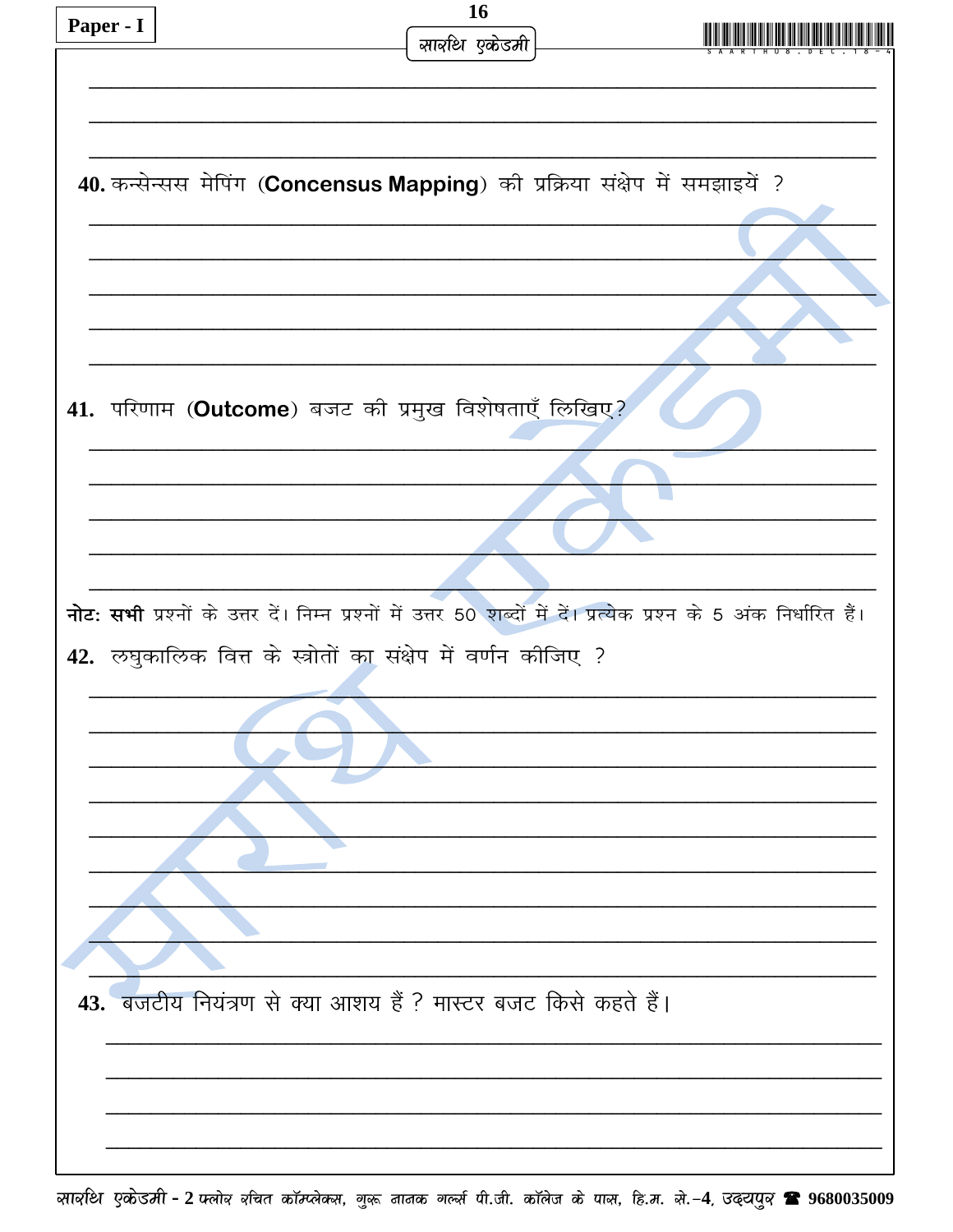| Paper - I | 17                                                                     |  |
|-----------|------------------------------------------------------------------------|--|
|           | सार्वाथ एकेडमी                                                         |  |
|           |                                                                        |  |
|           |                                                                        |  |
|           |                                                                        |  |
|           |                                                                        |  |
|           |                                                                        |  |
|           |                                                                        |  |
|           |                                                                        |  |
|           | 44. भारत में वर्ग (Class) व्यवस्था के उदय पर संक्षिप्त टिप्पणी लिखिए ? |  |
|           |                                                                        |  |
|           |                                                                        |  |
|           |                                                                        |  |
|           |                                                                        |  |
|           |                                                                        |  |
|           |                                                                        |  |
|           |                                                                        |  |
|           |                                                                        |  |
|           |                                                                        |  |
|           |                                                                        |  |
|           |                                                                        |  |
|           |                                                                        |  |
|           |                                                                        |  |
|           | 45. पूंजी की भारित औसत लागत (Weighted) की गणना क्यों की जाती हैं ?     |  |
|           |                                                                        |  |
|           |                                                                        |  |
|           |                                                                        |  |
|           |                                                                        |  |
|           |                                                                        |  |
|           |                                                                        |  |
|           |                                                                        |  |
|           |                                                                        |  |
|           |                                                                        |  |
|           |                                                                        |  |
|           |                                                                        |  |
|           |                                                                        |  |
|           | 46. संगठन में संचार का महत्व बताइयें स्पष्ट कीजिए ?                    |  |
|           |                                                                        |  |
|           |                                                                        |  |
|           |                                                                        |  |
|           |                                                                        |  |
|           |                                                                        |  |
|           |                                                                        |  |
|           |                                                                        |  |
|           |                                                                        |  |